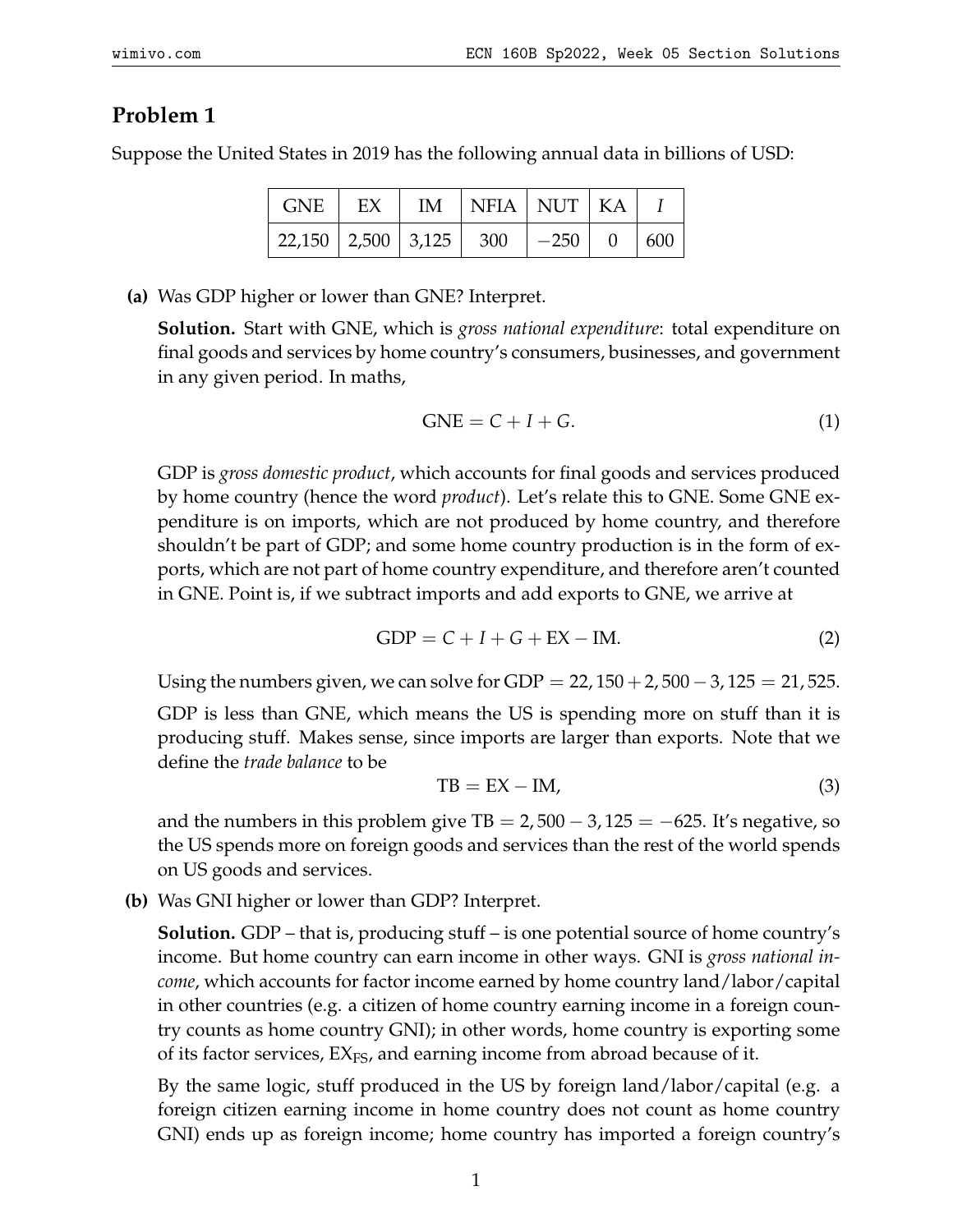factor services, IMFS. Together, the flow of cross-country factor services is called *net factor income earned from abroad*, given by

$$
NFA = EX_{FS} - IM_{FS}.
$$
 (4)

Note that factor income includes (among other things) wages, rent, and – perhaps confusingly, but importantly – even interest payments financial assets like bonds (because those interest payments are someone's income).

We can therefore write

$$
GNI = GDP + NFIA.
$$
\n(5)

NFIA is positive in this question, which means US land/labor/capital abroad earn more factor income than foreign land/labor/income in the US, ergo GNI is higher than GDP. Specifically,  $GNI = 21,525 + 300 = 21,825$ .

**(c)** Was the US a net giver or receiver of unilateral transfers?

**Solution.** GNDI is *gross national disposable income*, which takes GNI and accounts for more potential sources of income: it adds transfers received from other countries,  $UT_{IN}$  (e.g. foreign aid received); and subtracts transfers given to other countries, UTOUT (e.g. foreign aid given); which together are called *net unilateral transfers*, given by

$$
NUT = UT_{IN} - UT_{OUT}.
$$
 (6)

GNDI therefore reflects all available *income resources* generated for that country, which in maths is

$$
GNDI = GNI + NUT.
$$
\n(7)

US has negative NUT in this question, which means the US gives more transfers than it receives. GNDI is therefore GNDI =  $21,825 - 250 = 21,575$ .

**(d)** Find the current account, CA.

**Solution.** Putting this all together, we can write

$$
GNDI = GNE + TB + NFIA + NUT.
$$

The *current account*, CA, is all of the stuff in GNDI other than GNE, that is,

$$
CA = TB + NFIA + NUT,
$$
\n(8)

which measures all net payments to home country arising from the full range of international transactions in goods, services, and income. It is one-half of the *balance of payments* (BOP) accounts, which deals with external transactions in goods, services, factor services, and unilateral transfers. Using the numbers for this question, we have  $CA = -625 + 300 - 250 = -575$ .

Notice that we can write  $CA = GNDI - GNE$ , which implies that CA is negative when home expenditure exceeds home available income... and that can only happen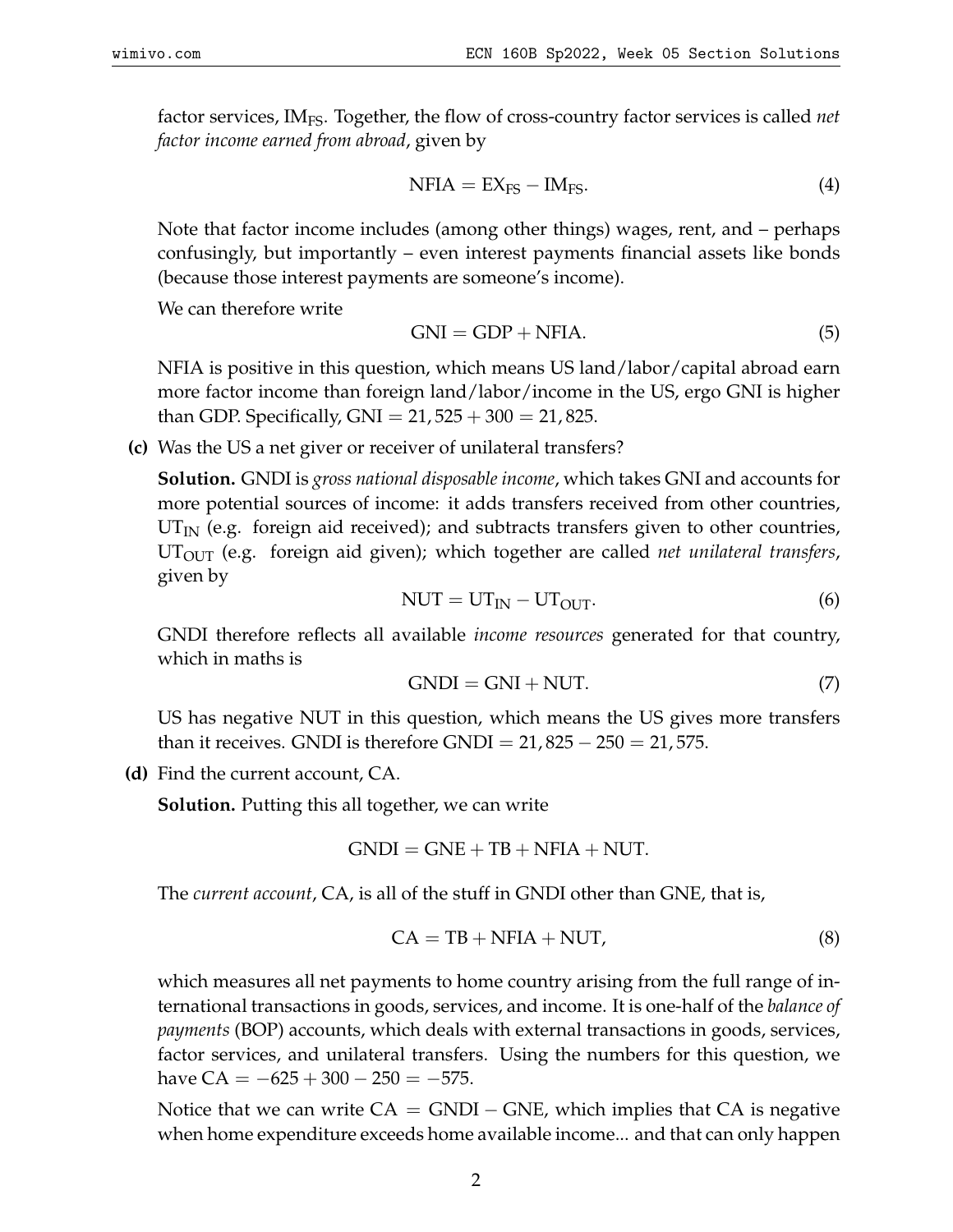if home is borrowing from another country.

**(e)** Find the financial account, FA.

**Solution.** The other half of the BOP accounts is the sum of the *financial account*, FA, which is essentially the "trade balance" for assets,

$$
FA = EX_A - IM_A, \t\t(9)
$$

and the *capital account*, KA, which is for transfers of assets,

$$
KA = KAIN - KAOUT.
$$
 (10)

Aside from statistical discrepancy, the two balance each other via the *balance of payments identity* so that

$$
CA + (FA + KA) = 0.
$$
\n<sup>(11)</sup>

Given our numbers, the BOP identity  $-575 + (FA + 0) = 0$  implies that FA = 575. Negative CA implies a *current account deficit*, and therefore a *financial account surplus*.

Indeed, the US is a *net borrower*: overall it is selling (exporting) a surplus of assets like US Treasury bonds to foreigners (the FA surplus) in order to finance expenditure on goods and services beyond its current income resources (the CA deficit).<sup>[1](#page-2-0)</sup>

**(f)** Find national saving.

**Solution.** National saving is given by  $S = Y - C - G$ . We aren't told C or G, however, so we need a different approach.

We can substitute the GNDI equation  $Y = C + I + G + CA$  into the national saving equation's *Y* term and simplify to get

$$
S - I = CA,\tag{12}
$$

which is called the *current account identity*. We know  $CA = -575$  and we are given *I* = 600, so it follows that *S* = −575 + 600 = 25.

I've already established that negative CA means home expenditure exceeds home available income, and the CA identity is another way of establishing the same conclusion by comparing national saving relative to investment. In this case, investment spending is quite large relative to national saving, and that large investment must be paid for by borrowing from a foreign country (the FA surplus).

To summarize,

- GDP measures production of income resources within home country borders.
- GNI measures production of income resources by land/labor/capital of the country, regardless of location.

<span id="page-2-0"></span><sup>&</sup>lt;sup>1</sup>The capital account is typically pretty small in practice, at least in developed countries, so we'll often just pretend it's zero. You should still know that it's part of the balance of payments identity, however.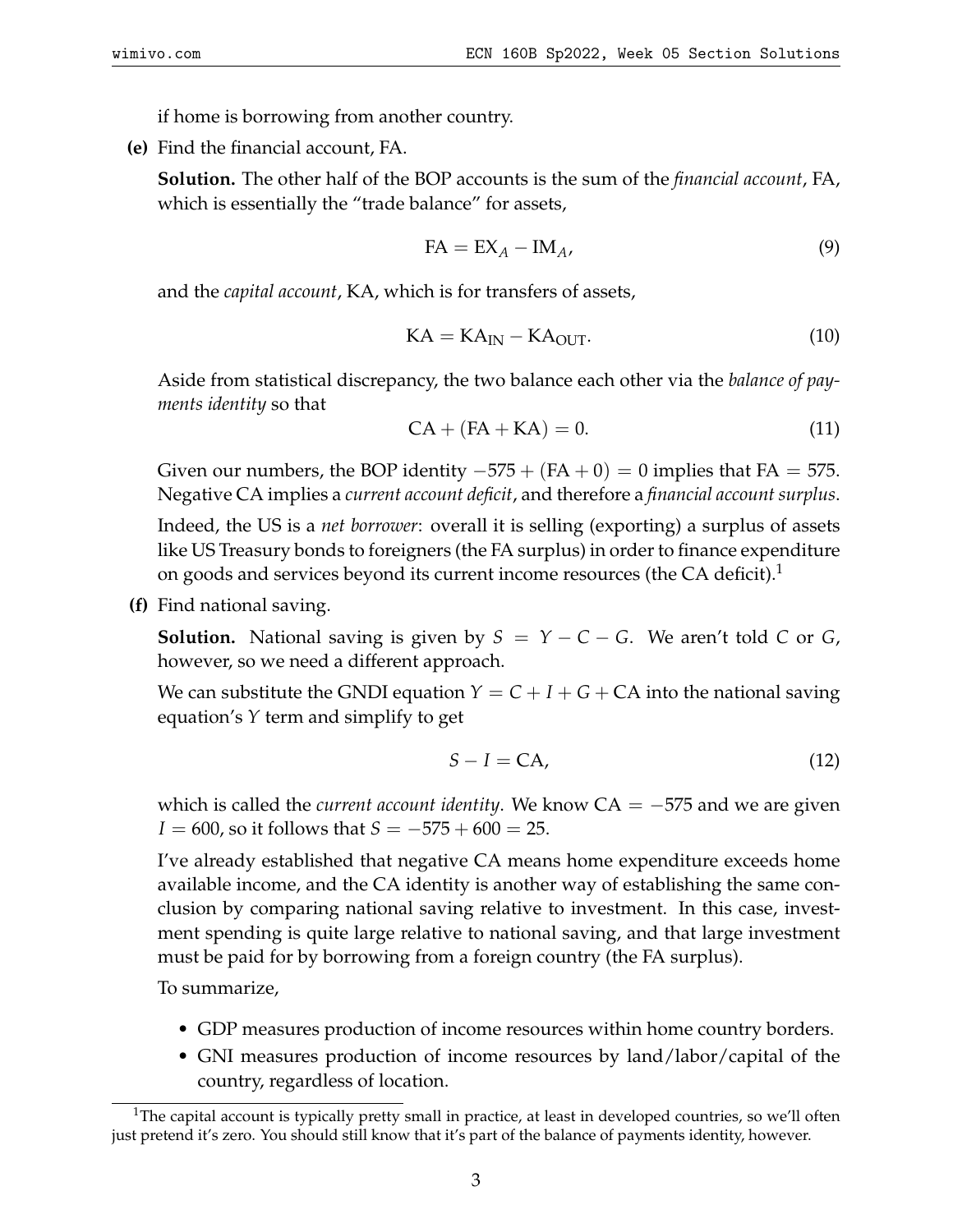- GNDI measures production of income resources by land/labor/capital of the country, regardless of location, in addition to gifts of income resources. That is, it measures total income resources available to the home country: this is our *Y*.
- GNE measures home country expenditure on final goods and services.
- CA is the difference between income *available* to be spent, and income *actually* spent, on final goods and services.
- If income exceeds expenditure (equivalently if national saving exceeds investment), then  $CA > 0$ . This means  $FA < 0$  because the country is using its unspent income to acquire foreign assets (lending).
- If expenditure exceeds income (equivalently if investment exceeds national saving), then  $CA < 0$ . This means  $FA > 0$  because the country is exporting assets to finance the extra expenditure (borrowing).

## **Problem 2**

Determine how the following scenarios would affect the US balance of payments.

**(a)** A US Apple salesman in Japan sells an iPad to a local resident for yen worth \$500. **Solution.** Because  $CA + (FA + KA) = 0$ , we must have

$$
\Delta CA + (\Delta FA + \Delta KA) = 0.
$$

Thus a change in CA must be matched with some other offsetting change: this is called the *double-entry principle of bookkeeping*.

The iPad is exported to Japan, which is a CA credit of \$500 through the trade balance  $TB = EX - IM$ . The US imports yen – the US now owns more of a foreign asset – which is an FA debit of \$500 through  $FA = EX_A - IM_A$ .

**(b)** The central bank of China purchases \$1 million dollars of export earnings from a firm that has sold \$1 million of toys to the United States, and the Chinese central bank holds these dollars as reserves.

**Solution.** The US is importing \$1 million worth of toys, so that is a CA deficit through TB = EX − **IM**. China is acquiring \$1 million dollars, i.e. China now owns more (exported) US assets, so there is a FA credit through  $FA = EX_A - IM_A$ .

**(c)** The US trades \$200 worth of almond butter to Australia for \$200 worth of Vegemite.

**Solution.** No exchange of assets, so the financial and capital accounts don't factor in at all. There is an export worth \$200, and an import of \$200, and therefore there is no overall change in the capital account because there is no change in TB overall.

**(d)** The US central bank sells \$500 million worth of US Treasury bonds to a British financial firm in exchange for pound sterling foreign reserves.